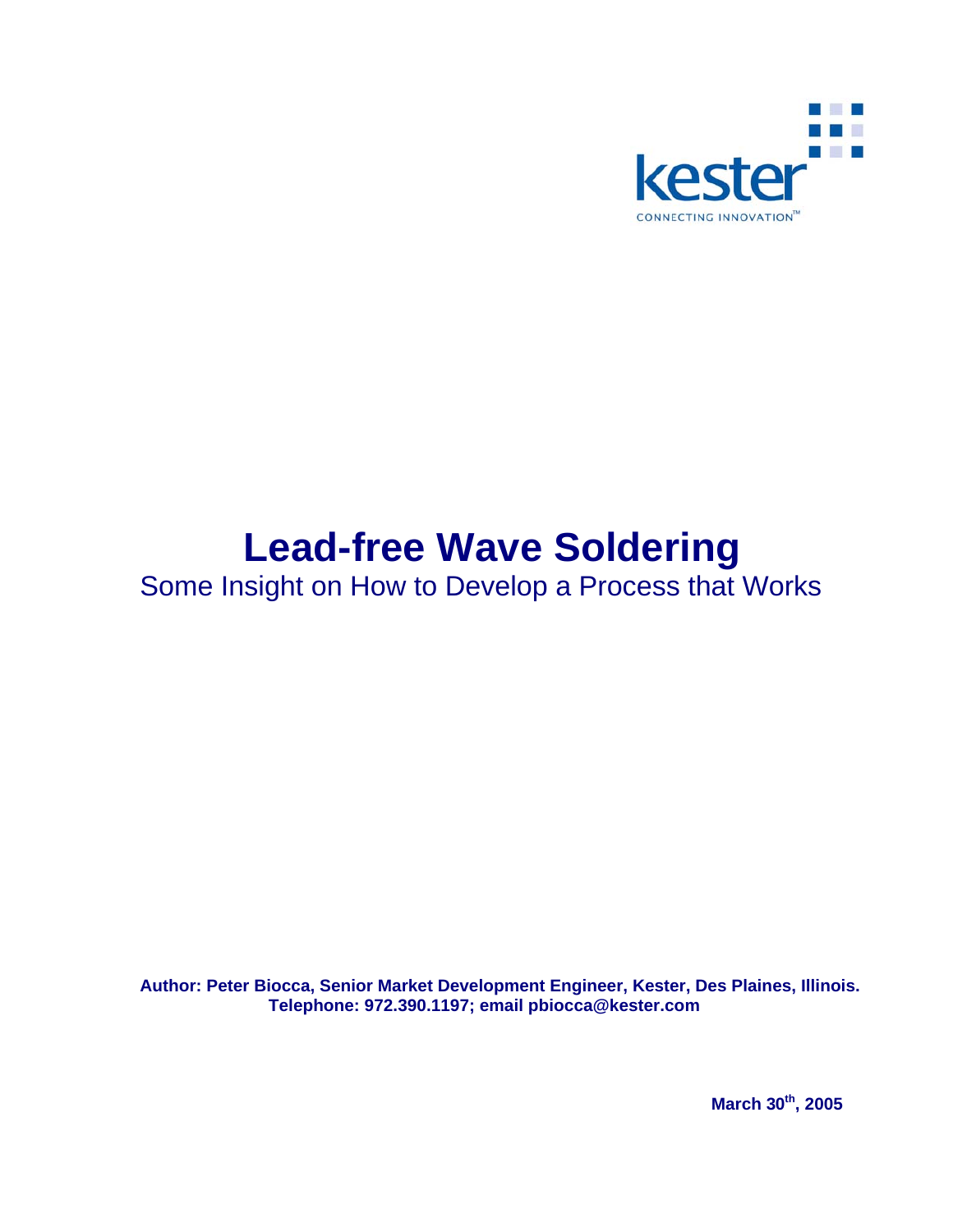As lead-free gains momentum, many engineers are striving to set-up a wave solder process that maintains production yields but also offer reliable assemblies. Much has been written on these topics in the past 5 years. Less confusion does exist today about alloy choices available to replace leaded solders, however many are struggling with their successful implementation.

Once the lead-free alloy is selected, a solid understanding of its chemical and physical properties is required to enable reliable soldering. But this is only part of the story since a strong relationship must be developed with component, board, chemistry and equipment suppliers. These relationships are essential and each supplier must understand the needs of the assembler to adequately recommend the material, equipment and chemistry changes to achieve the end result-reliable lead-free electronics.

This article examines the key elements in establishing a reliable wave operation and tries to answer the following question in some depth.

## **What are the key process requirements to achieve reliable lead-free wave soldering?**

Lead-free wave soldering can be achieved reliably and is being done in a large scale in Asia now for some time. Lead-free wave can be more demanding to implement as a lead-free process, when compared to SMT and hand soldering operations. A solid understanding of the various principles of wave soldering will go a long way in reducing its implementation time but also insure reliable through-hole joints with a limited loss of production output.

With traditional leaded wave soldering the use of 63/37 solder with its relatively low surface tension, tinned or tin-lead coated components and the use of well developed fluxes, wave soldering had become quite unchallenging. This is no longer the case; with lead-free solders the need to revisit the basic principles of soldering is required.

The wave soldering equipment will have to be lead-free compatible. Due to the higher tin content of leadfree alloys such as tin-silver-copper, the leaching of iron can be an issue, which may require the solder pot, impeller and ducts to be replaced with materials, which prevent dissolution. This can be a capital expenditure ranging from a cost of \$15,000 to \$25,000 or more depending on pot size and features.

In transitioning to lead-free wave soldering, alloy selection will be the primary choice that will impact solder joint quality, reliability and production yields. Most assemblers are choosing tin-silver-copper alloys (SAC) for leaded solder replacement. On a global basis Sn96.5 Ag3.0 Cu0.5 has been the favored solder recipe. This alloy also known as SAC305 has melting range of 217-220 °C; the traditional alloy 63/37 has a melting point of 183°C. These alloys have higher melting temperatures but also have higher surface tensions.

Some manufacturers are choosing Sn/Cu alloys such as 99.3 tin/ 0.7 lead, some with small additions of nickel, silver, bismuth, germanium, and other elements. Due to the lack of silver in these alloys, there costs are substantial less than SAC alloys.

The Sn/Cu alloys melt at 227°C but wetting balance tests done with a variety of surfaces such as Ag/Imm, Gold/Nickel, and bare copper OSP indicate that Sn/Cu based alloys give reduced wetting forces. In production this will translate into longer contact times at the wave solder to achieve hole-fill. The melting temperature being higher will also require slightly hotter pot temperatures. SAC alloys can be run at 255- 260°C; Sn/Cu will require 260-270°C. In some cases some assemblers are using as high as 275°C for Tin-Copper based solders. These higher temperatures may put a strain on both board and bottom-side component reliability.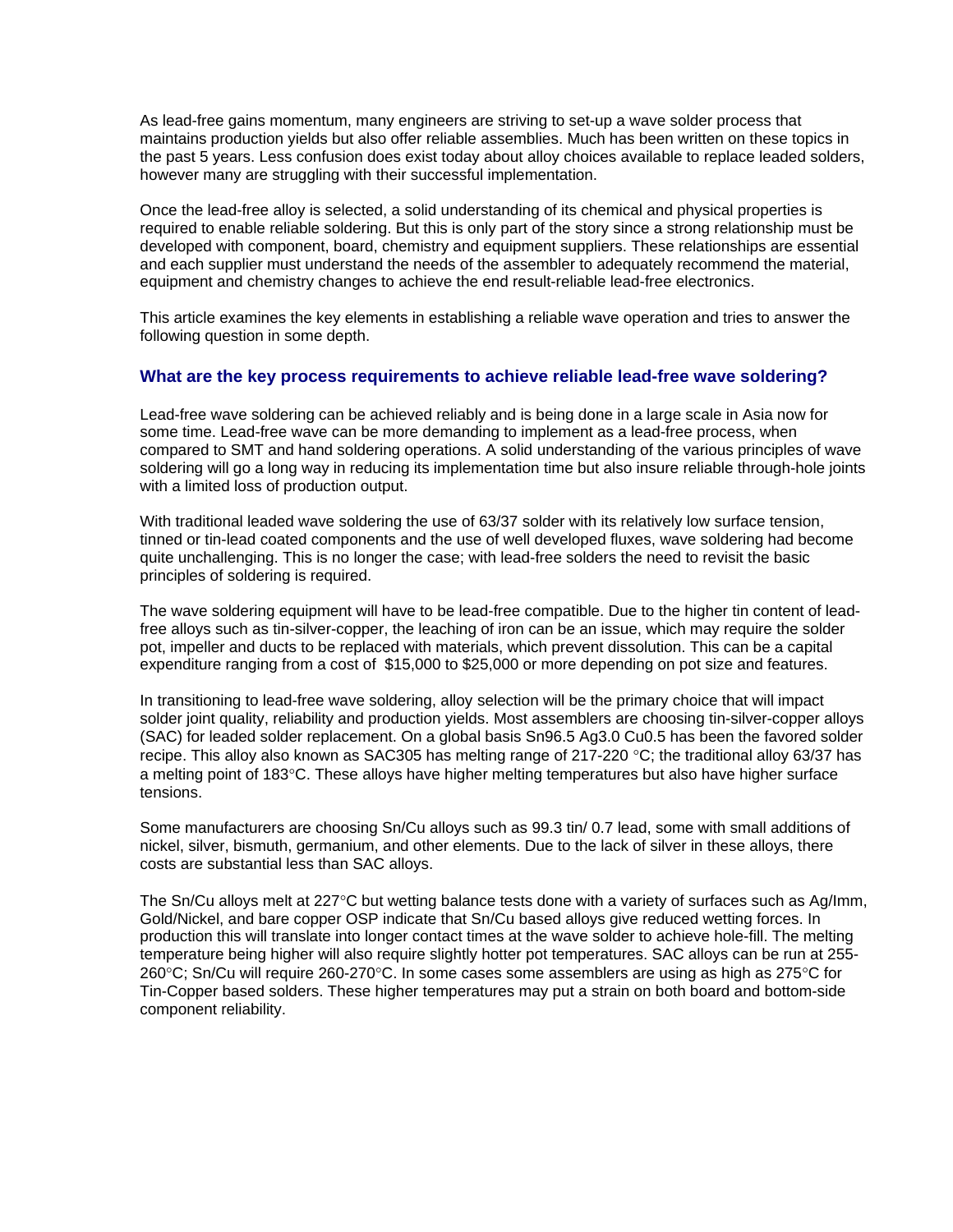**Solder pot temperature will play a role in hole-fill as temperature is increased. The photos to the right, indicate the degree of hole-fill as solder temperature increases from 240, 250 to 260**°**C using SAC solder**.



Materials compatible with higher tin solders are nitrided steel, titanium, cast iron or ceramic coatings. It is recommended to call the manufacturer of the solder wave machine for lead-free compatible parts and equipment; availability of replacement parts may be an issue; this may be the case with older units. Cast iron is often used in smaller dipping pots and this will not be largely affected by high tin solder alloys.

The pictures below show typical erosion of iron from a stainless steel solder pot assembly. The iron dissolves into the lead-free solder and forms crystals of Iron-Tin; this increases viscosity and may interfere with solder flow.



Iron erosion of stainless steel pot material Wave pot assembly erosion



Flux selection will be a critical step to lead-free wave soldering. The flux activity and thermal stability will have to be optimized by the flux manufacturer as to keep defects very low while giving adequate hole-fill. With lead-free solders with higher surface tension and slower wetting properties when compared to 63/37, flux will play an important role. Most fluxes designed originally for 63/37 systems will not give adequate hole-fill with lead-free without increasing the flux volumes applied or using longer contact times. Fluxes designed for leaded (63/37) systems may work, but conveyor speeds may have to be reduced substantially, impacting production output.

#### **Typical wave fluxes for lead-free wave soldering will have the following characteristics**:

- **FILE** Thermal stability at higher pot temperatures
- Stable activity at higher preheats up to 130°C.
- Sustained activity to enable longer solder contact times
- Resins that do not discolor at higher temperatures
- Ingredients that remain water washable, if applicable, after higher temperature exposure
- Higher acid value numbers and solids percentage for thicker board assembly

It has been demonstrated that liquid fluxes with higher activity and higher solids content perform better with lead-free solders. Water washable fluxes, with flux residues developed to be cleaned in water after soldering, contain higher levels of activators and more aggressive ingredients. They have been proven to give the best hole-fill with lead-free including more difficult surfaces such as bare copper OSP. The activators are potential corrosive but they remove all oxides adequately even with the longer contact times and hotter soldering temperatures used with lead-free. Because activators in these fluxes is usually in excess there are enough active ingredients to keep the surface oxides to a minimum, reducing the surface tension of lead-free to its lowest value, insuring good wetting and hole-fill.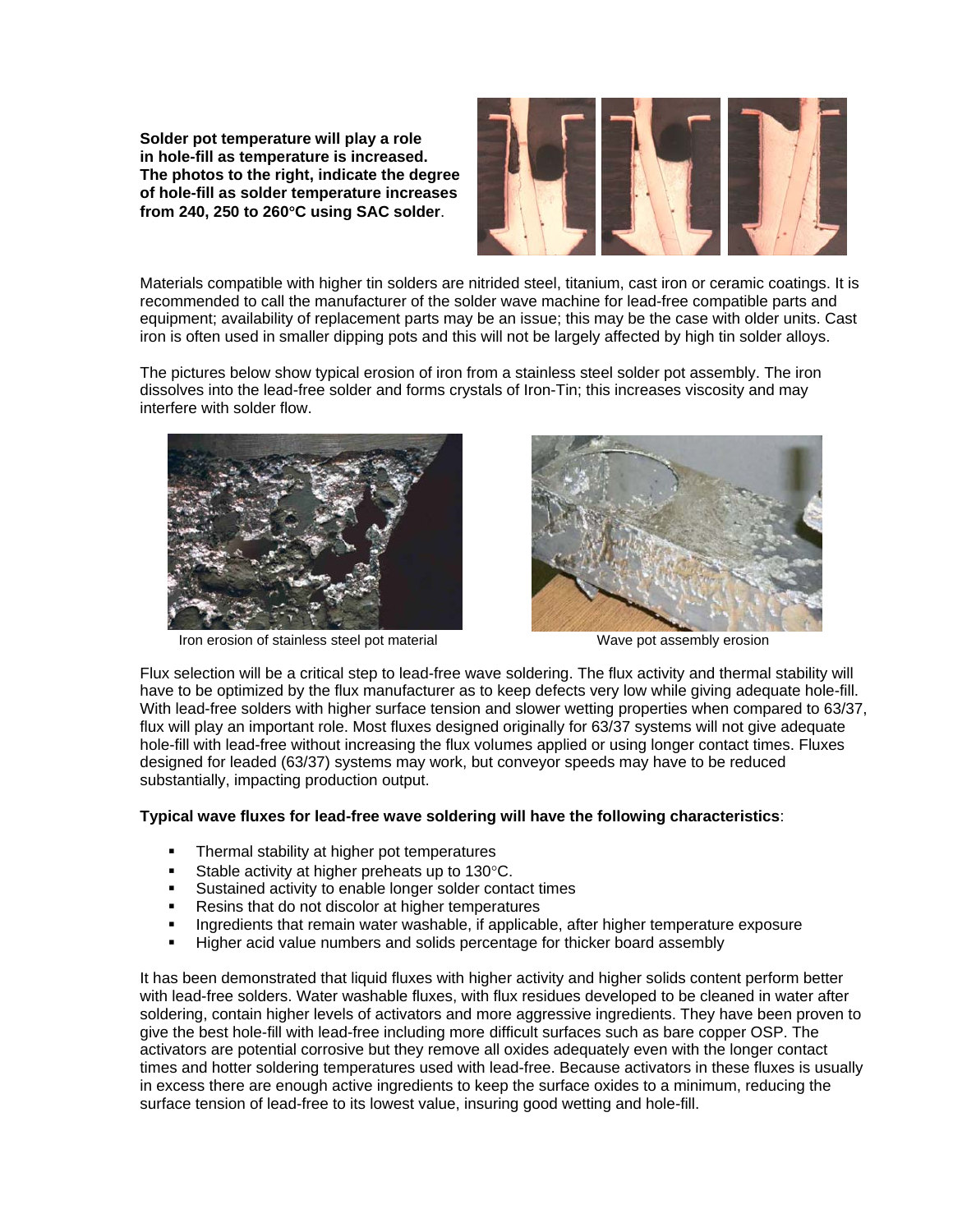However, new formulations of no-clean liquid fluxes, specifically designed for lead-free also work well. These new no-cleans have enhanced activator packages designed to be thermally stable at higher preheat and pot temperatures. They can sustain slightly longer contact times with the solder and the activity is still present as boards emerge from the wave, reducing bridging but also promoting better holefill. This characteristic of the flux is also called sustained activity.

The trend in wave soldering around the world is the use of VOC-free fluxes in conjunction with lead-free solders. This offers a completely "green" wave solder operation. VOC-free fluxes do perform well with lead-free and higher solids in the range of 4% or higher are best. Of course, spray flux applicators and convection heaters are ideal for these water-based fluxes. With these materials proper preheat conditions Is essential to remove moisture prior to wave entry. It is important to ask yourself the question: Is my preheat going to be sufficient?

Board and component finish selection is another selection parameter, which can impact reliability and production output. Component finishes containing lead or bismuth can cause fillet lifting. Most component leads are available in pure tin format with a nickel barrier over copper. This is done to prevent tin whisker growth. Tin is a very easy metal finish to solder to, and has a reasonable shelf life if stored under controlled conditions.

Also the European RoHS Directive specifies a 0.1% lead maximum limit in the solder joint. Lead-bearing terminations will increase the lead (Pb) loading in the solder pot, resulting in RoHS non-compliance issues. Once the lead exceeds the limit of 0.1% the only way to reduce it is to dilute the solder with fresh solder, this is costly, time consuming and hazardous.





Fillet lifting, photo from Bob Willis Fillet lifting with cracking, photo from Bob Willis

Boards finishes of matte tin will give the best soldering results. However gold over nickel finishes and immersion silver will also solder well. Bare copper OSP with the use of no-clean fluxes give the lowest wetting values during wetting balance tests. Bare copper boards with thicknesses in excess of 0.093 inches, is proving difficult to solder with lead-free solders. Although more difficult, the soldering of thicker boards is not impossible, but may require modifying wave process parameters or the flux chemistry to obtain the desired hole-fill.

In the soldering of bare copper OSP with lead-free alloys such as SnAgCu or Sn/Cu the following can be tried to improve hole-fill.

- **Reduce conveyor speed, to increase solder contact time**
- **Increase flux volume applied, reduce air knife pressure**
- **Use more active flux systems such as water washables or higher solids no-clean fluxes**
- **Increase solder pump rpm's to push molten solder higher into the barrel**
- **Increase solder pot temperature by 5-10**°**C**
- **Use fluxes with higher solids content, higher acid value number (mg KOH/Gram of flux)**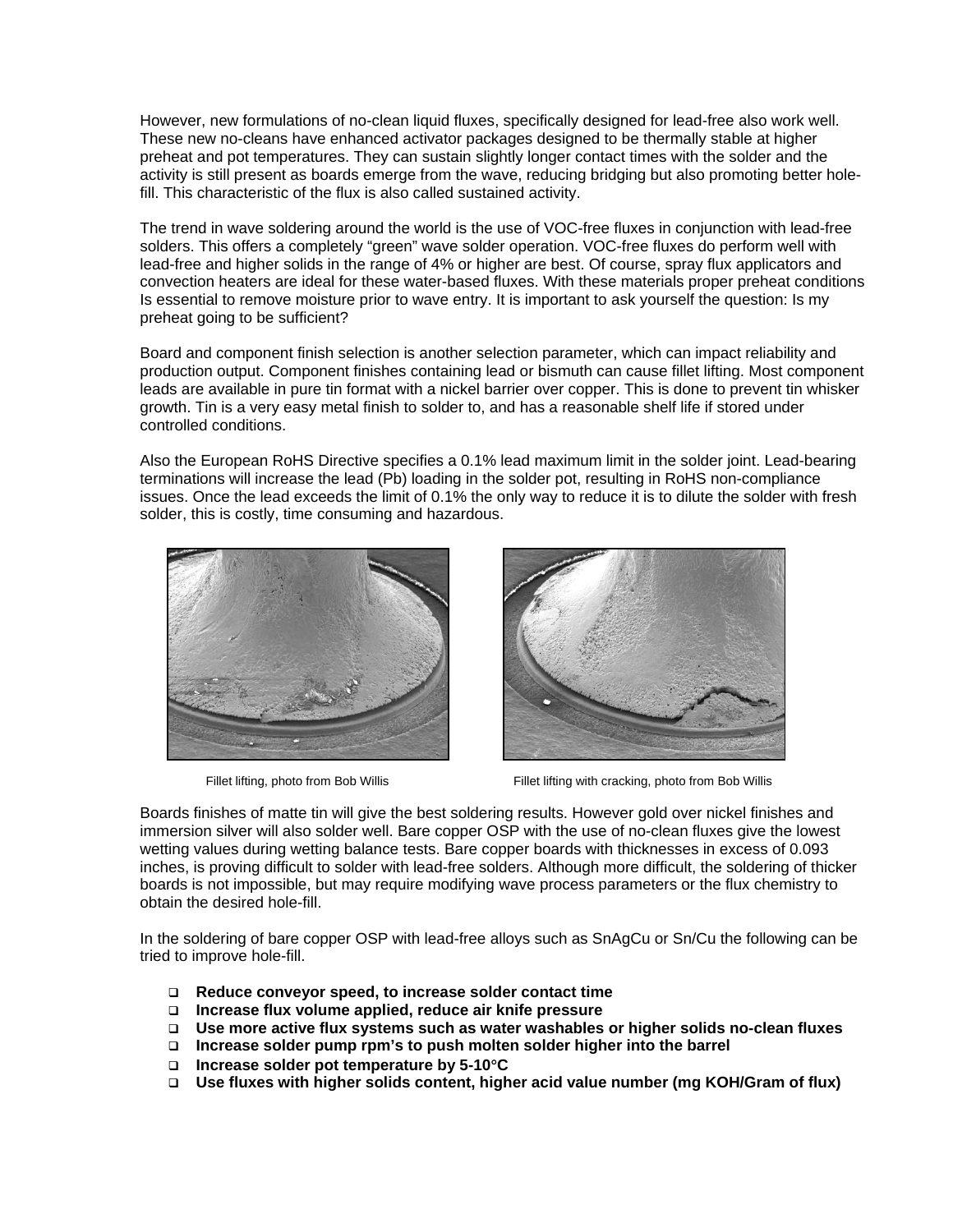Many of the above points can be applied in situations where hole-fill is not adequate. They apply to leadfree and leaded wave systems also.

The main concern with lead-free wave soldering is the potential increase in soldering defects. The following defects can see increases in a poorly optimized lead-free wave process.

- **Non-wetting**
- **Insufficient solder**
- **De-wetting**
- **Icicling**
- **Cold solder joints**
- **Grainy joints**
- **Blow holes**
- **Solder balls**
- **Fillet lifting**





Insufficient hole-fill Exposed copper on bottom-side SMD

The most common defects that occur are insufficient solder, skips, a lack of hole-fill and grainy joints. These defects are due to a variety of issues but with lead-free alloys and their reduced wetting potential, coupled with higher pot temperatures, the flux selection will make the most difference in reducing their occurrence. If the problem persists slowing down the conveyor speed to increase solder contact will increase hole-fill.

The use of nitrogen at the solder pot area will reduce oxide creation but also increase solder wetting. Nitrogen reduces oxide formation on board and components and with the reduced wetting behavior of lead-free solders this can be an advantage. This is even more so if no-clean fluxes are used.



Nitrogen used at solder pot

The photo on the left shows the impact of nitrogen on the same component seen above using nitrogen blanketing at the wave solder. While the above photo shows exposed copper around the soldered leads during bottom-side assembly, exposed copper is not observed when nitrogen is used.

Nitrogen would be beneficial especially to bare copper assemblies, which will have seen multiple heating cycles prior to wave soldering. Nitrogen will also reduce bridging and icicling. Thicker boards will also benefit with better hole-fill.

Below are photos showing good soldering of bottom-side SMD's and another photo showing the effects of icicling using lead-free solders. Icicling has a higher tendency to occur since the surface energy of leadfree solders such as SAC and SnCu based alloys is higher. To avoid this insure the flux has good sustained activity and therefore flux is still present at the exiting point of the board as to offer a good peel back of the solder. This defect is more common with low residue no-clean fluxes.





Well soldered SMD bottom-side **Icicling of SMD using No-clean ROLO Flux**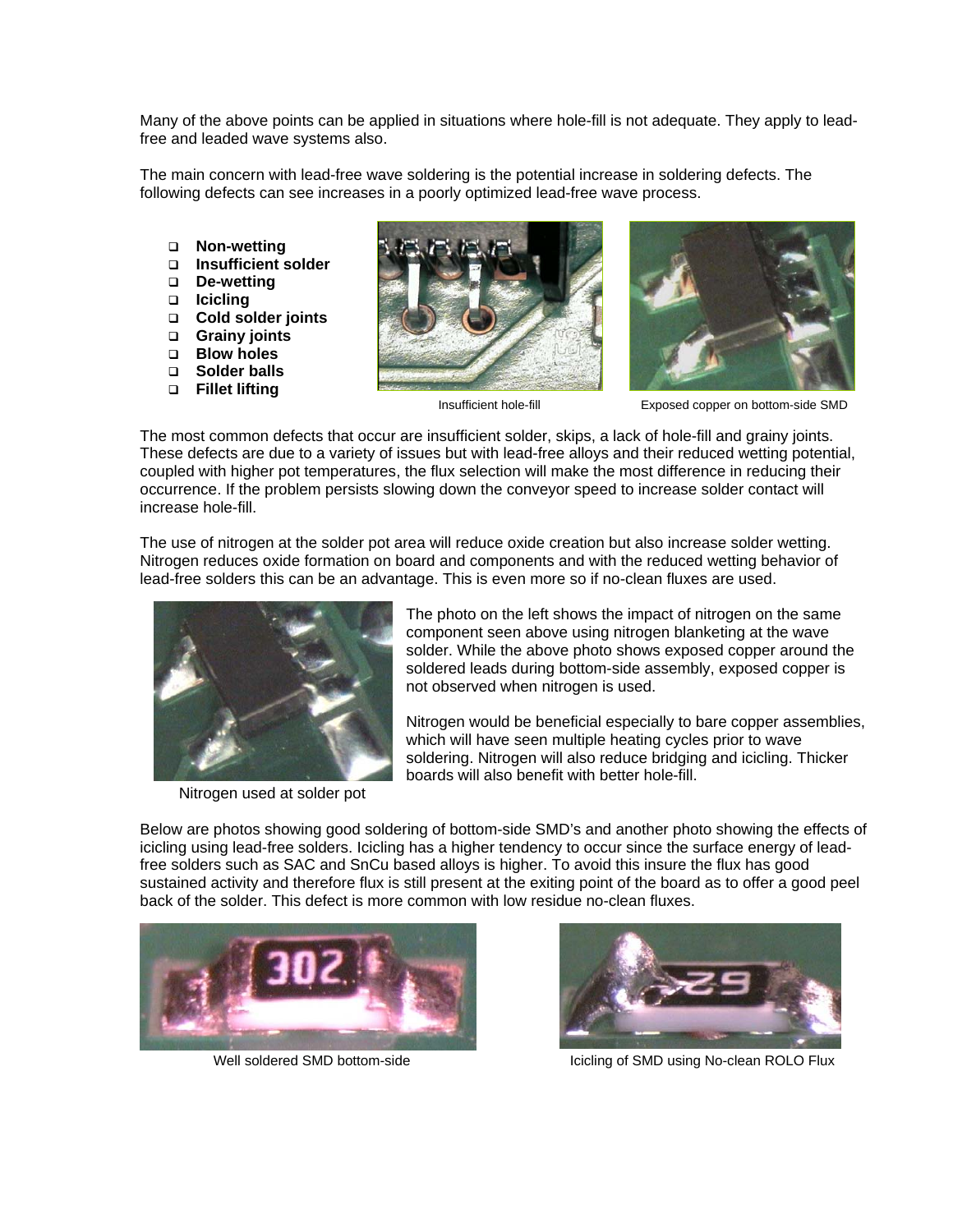The IPC-610D Section 5, shows a variety of photographs of good lead-free joints and also several soldering anomalies. One worth a mention is the Hot Tear/ Shrink Hole. This shrinkage effect will be noticed on wave-soldered joints but also on some hand-soldered joints. These surface shrinkage effects are not considered a defect.



The photo on the left shows the heat tearing effect of tin-silvercopper solder after the wave operation. This tearing effect will not occur on all joints but does occur with all tin-rich solders. It is caused by the rapid cooling of the solder phases incorporating the solder joint. It is not seen in 63/37 joints.

Further work is ongoing to determine the impact of these tears after extensive thermal cycling conditions. At this time they are not considered to be a problem for reliability. The wave solder project presently in the build-stages through iNEMI will further examine this effect and a report is due this year.

## **Optimizing the Wave Solder for Lead-free**

Taking all these points in consideration, how does an engineer optimize his wave solder machine? What are the steps to take to achieve reliable lead-free through-hole joints?

**The process can be summarized as follows:** 

- **Make the equipment lead-free compatible, talk to the supplier**
- **Identify lead-free components and boards, work closely with parts suppliers**
- **Select a lead-free solder, SAC305 or Sn/Cu or other compatible choices**
- **Choose the flux chemistry, VOC-free flux preferred, designed for lead-free**
- **Run a design of experiment**
- **Determine best set of parameters to achieve maximum wetting and hole-fill**
- **Set up a lead-free wave, define the process, and statistical limits**
- **Insure lead-free materials are segregated from leaded materials**
- **Set up compatible hand-soldering and rework processes**
- **Train all wave personnel on the new process, and quality acceptance criteria**

Of these points, the determination of lead-free components and their subsequent identification on the assembly line will require the greatest amount of time. Most components are available with lead-free finishes as are circuit cards, in some cases they are not. Working with component suppliers to obtain parts that are lead-free compatible can take months.

Alloy selection and temperature will impact solderabilty of various finishes and is the single most important parameter to determine. Temperature excesses should be avoided for reasons describe previously but also to avoid excess intermetallic growth and dissolution of termination base metals.





Lower solder pot temperature **Higher temperature Higher temperature pot 275°C**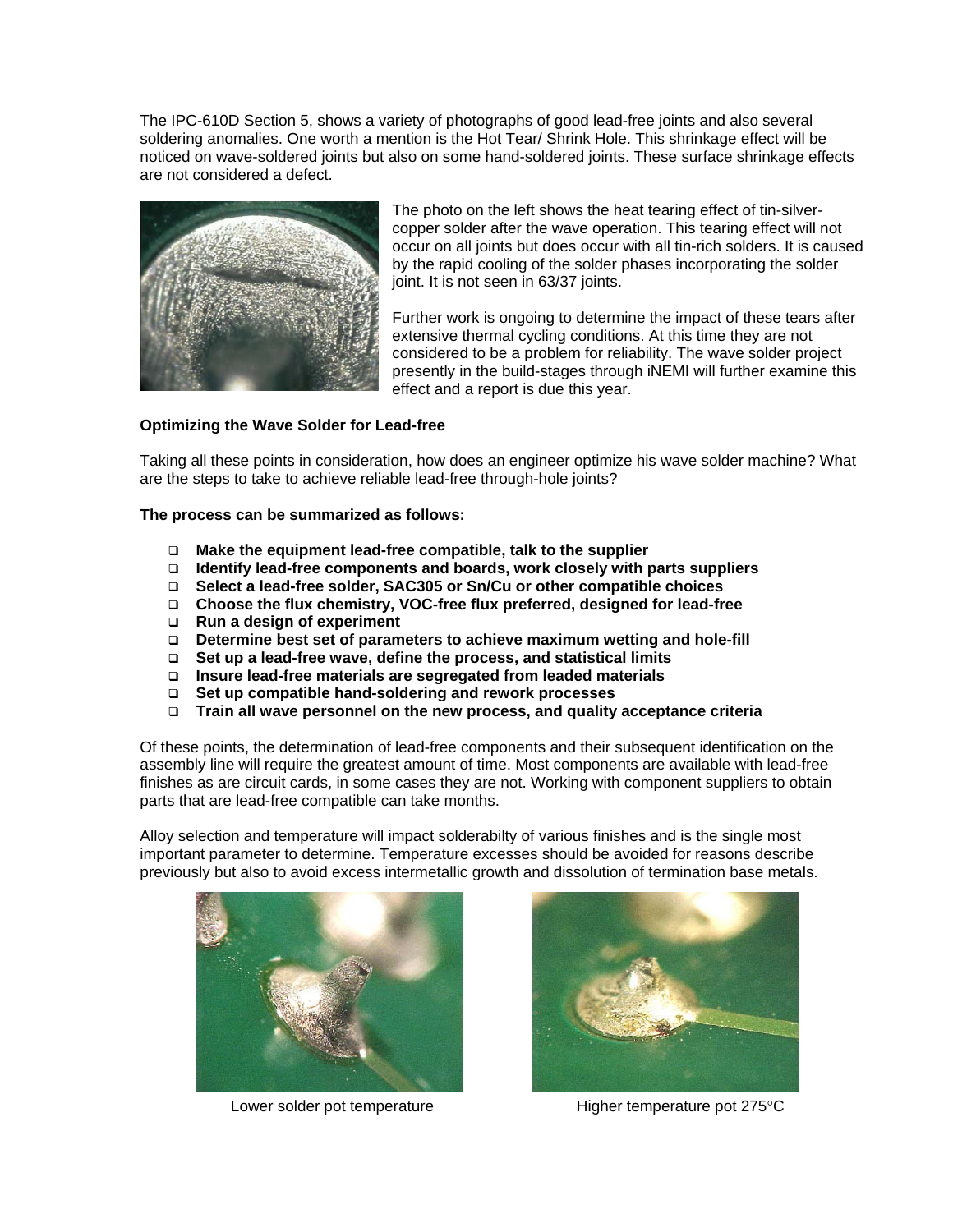If the equipment is lead-free ready, the next selection should be flux type, working closely with chemistry suppliers; obtaining solderability data on the flux and how it performs with your specific alloy choice on different finishes. Lead-free solder spread on various metal finishes will give the engineer an indication of what can be expected in process in reference to the soldering of different board finishes.

#### **During the initial design of experiment, the following process parameters should be determined:**

- **Solder alloy**
- **Solder temperature**
- **Flux type**
- **Flux volume; the use of air knife or not**
- **Preheat requirements**
- **Nitrogen inerting of the pot or not**
- **Conveyor speed and contact time**
- **Minimum hole-fill requirement**
- **Residue compatibility with ICT, if no-clean**
- **Cleaning process parameters, if water washable**

In some cases flux residues tend to polymerize into a harder crystalline material, which can impact probetesting but also the clean-ability of the residues. This will be very much chemistry dependent, however higher solder temperatures and longer contact times play a role. At times if a cleaning agent is used in water wash systems it may require changing to alternatives designed for lead-free cleaning. Many solder companies have already assessed the cleaning effectiveness of their new fluxes with manufacturers of cleaning agents, asking for their recommendation is the first step.

During the initial installation of a lead-free wave operation, leaded and lead-free waves may be in operation.

It is important to avoid cross-contamination, lead-free solder are similar in color to leaded 63/37. Ideally lead-free solder bars should be supplied with a unique shape, unique markings and uniquely labeled box to avoid costly errors.

The consensus at the present time is to keep Pb levels at 0.3% maximum in the solder pot, to avoid reliability issues.

It is also worth noting that the maximum lead level to qualify as a lead-free joint is 0.1% lead. This does not allow for much contamination of lead in the wave solder pot. Lead-free Wave Bar Packaging



Segregating dross or oxides from solder pots should also be encouraged. In some cases some companies use red or black buckets for leaded oxides and green or white buckets for lead-free. The value of lead-free oxides is substantially more then for 63/37, keeping them separate will insure maximum return when sold for recycling. It is also advisable to label wave solder machines with "leadfree" inscriptions as avoid confusion. Soldered board identification will also be required to determine which are lead-free and which are not. This is important in for rework and field servicing operations.

With proper care and a methodical approach lead-free wave soldering can be accomplished reliably. Resources are available through various published papers and websites on how to achieve this with confidence.